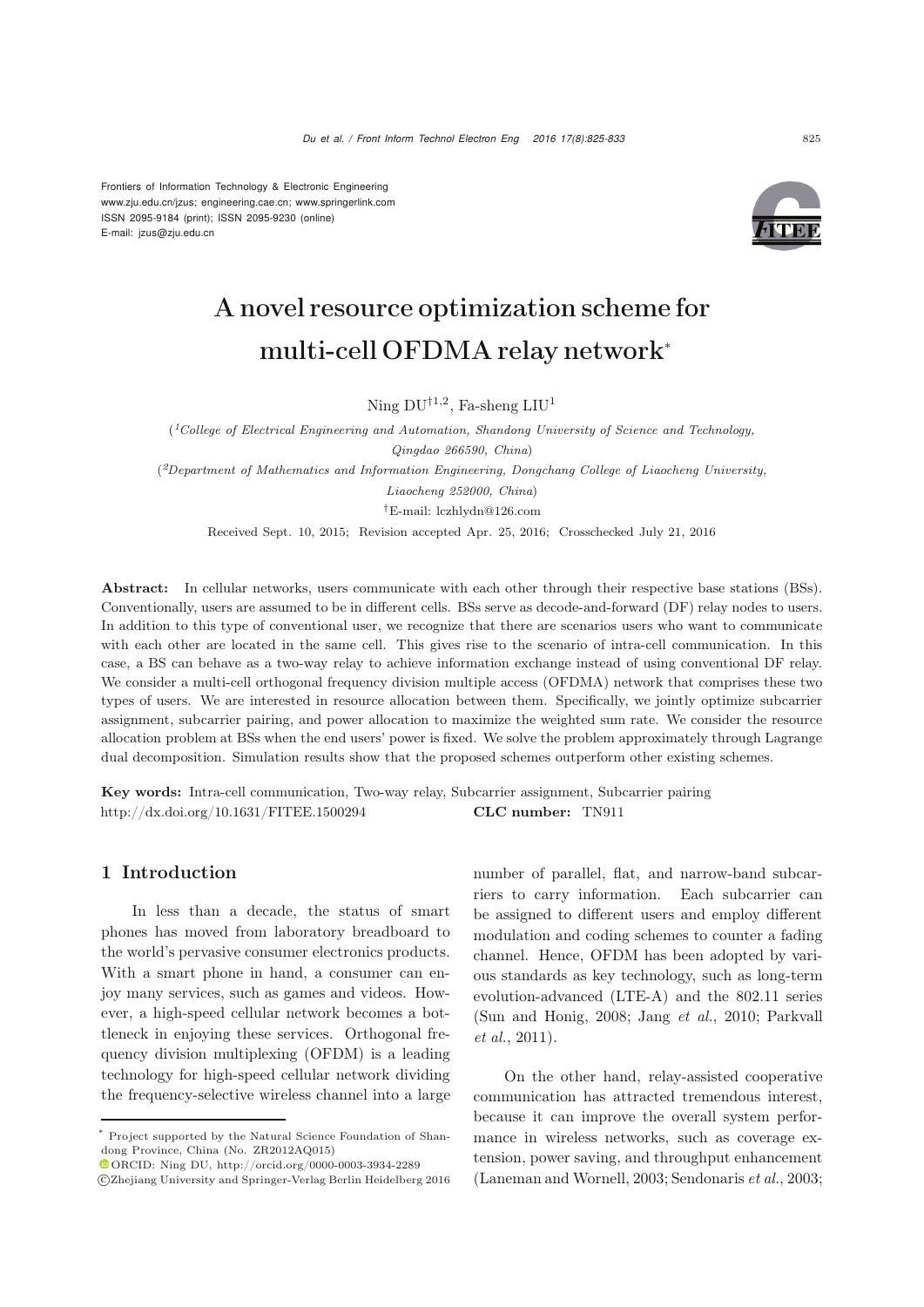[El Gamal and Zahedi](#page-7-2)[,](#page-8-4) [2005](#page-7-2)[;](#page-8-4) [Yang](#page-8-3) *et al.*, [2009;](#page-8-3) Oyman, [2010\)](#page-8-4). Incorporating relay architecture into an OFDM system is a powerful technique for broadband wireless communication. An LTE-A cooperative cellular network was investigated, where multiple decode-and-forward (DF) relay stations (RSs) were deployed to enhance the cell-edge throughput and extend the coverage area. It formulates a sumrate maximization problem with the total power constraint and a subcarrier assignment (SA) problem. However, subcarrier pairing (SP) was not considered [\(Zhang](#page-8-5) *et al.*, [2014](#page-8-5)). A two-hop cooperative OFDM multi-relay network was investigated, and a joint power allocation (PA) and SP scheme was proposed, which maximizes the transmission rate subject to the total network power constraint (Li *[et al.](#page-7-3)*, [2013](#page-7-3)). Multiple users and multiple RSs are deployed in a cell to assist uplink and downlink transmission in the LTE system. The joint optimization problem of SP based on relay PA, relay selection, and SA to maximize the sum rate was studied [\(Zhang](#page-8-6) *et al.*, [2012](#page-8-6)). A network with a source node, a DF relay node, and multiple destination nodes was investigated, which maximizes the sum rate of this network under the total power by means of individual power constraint and SA [\(Hajiaghayi](#page-7-4) *et al.*, [2012\)](#page-7-4). The subcarrier pair was used in opportunistic OFDM decisio[n](#page-8-7) [feedback](#page-8-7) [relay](#page-8-7) [to](#page-8-7) [minimize](#page-8-7) [the](#page-8-7) [power](#page-8-7) [\(](#page-8-7)Wang *et al.*, [2013\)](#page-8-7). Energy optimization in a multi-input multi-output (MIMO) orthogonal frequency division multiple access (OFDMA) system was also investigated (Xu *[et al.](#page-8-8)*, [2013](#page-8-8)). A near-optimal resource allocation (RA) algorithm was proposed for uplinking OFDMA systems [\(Yang](#page-8-9) *et al.*, [2014\)](#page-8-9). A PA algorithm considering imperfect channel state information was proposed for cooperative communication systems [\(Devarajan](#page-7-5) *et al.*, [2013](#page-7-5); [Mallick](#page-7-6) *et al.*, [2013\)](#page-7-6). RA policies were optimized to maximize the system throughput for OFDMA amplify-and-forward (AF) and DF relay networks, and the models adopt the AF or DF relay strategy rather than the two-way (TW) relay strategy (Ng and Schober, 2010; 2011). Besides, they just consider SA, which does not take SP into account. However, the fact that many existing works focus on individual uplink or downlink RA in cellular networks or multiple RSs deployed in the cellular networks will increase the complexity and extra investment. We make the base station (BS) serve not only as a DF relay but also as a TW relay

to assist cellular network communication, and the uplink and downlink transmission strategy is jointly designed to improve system performance.

### 2 System model

We consider a wireless OFDMA network consisting of  $G$  cells. Let  $S$  denote the index set of the cells, i.e.,  $S = \{1, 2, ..., G\}$ . A simple example that we consider is illustrated in Fig. 1. In this figure, we divide users into two groups in each cell, including conventional users and intra-cell users. A conventional user refers to a user who wants to exchange information with a user in another cell. For example, in Fig. 1, user 1 in cell 1 wants to exchange information with its peer user 3 in cell 2. Let  $\Psi_k$  and  $K_k$  denote the set of conventional users in cell k and its cardinality. An intra-cell user refers to a user who wants to exchange information with another user in the same cell. For example, in Fig. 1, users 2 and 3 are considered a pair of intra-cell users in cell 1. We define  $\Gamma_k$  as the set of intra-cell user pairs in cell k, and  $M_k$  as its cardinality. For example, in Fig. 1,  $\Gamma_1 = \{(2,3)\}\$ for cell 1 and  $\Gamma_2 = \{(1,2)\}\$ for cell 2. We consider that the available bandwidth in each cell is divided into  $N$  equally spaced subcarriers. We focus on RA including SA and SP together with PA in the TW relay system under a common assumption of perfect knowledge of channel state information [\(Shim](#page-8-10) *et al.*, [2010](#page-8-10)). The result can be taken as a performance criterion for practical implementation.



Fig. 1 System model

We illustrate the communication protocol of the system as follows: the transmission for exchanging information between either a pair of conventional users or a pair of intra-cell users is divided into two time slots. In time slot 1, conventional user 1 in cell 1 and user 3 in cell 2 transmit their signals to  $BS_1$  and  $BS_2$  in uplink subcarriers i and  $i'$ , respectively. Then, in time slot 2,  $BS_1$  and  $BS_2$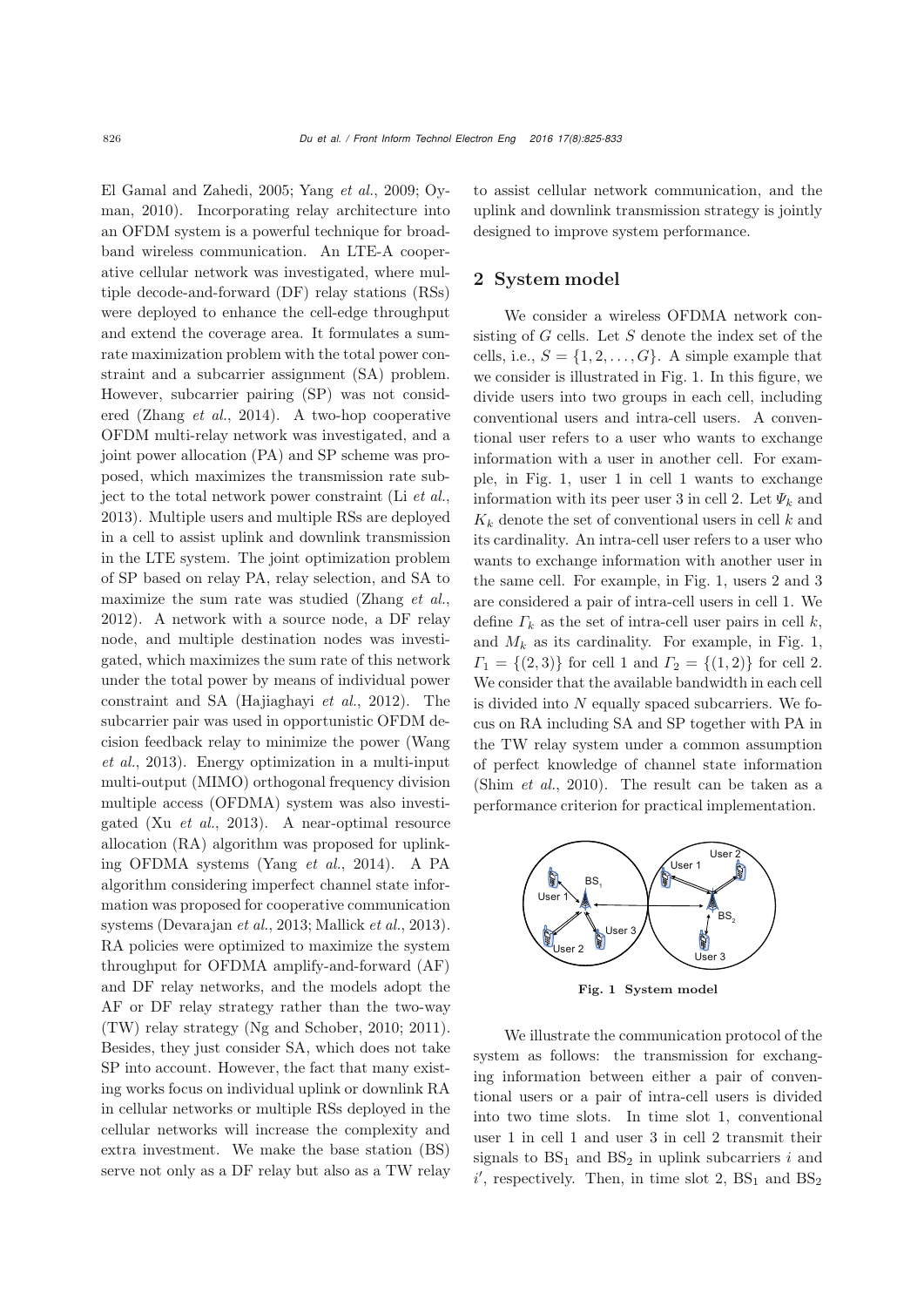transmit the exchanged information to their served conventional user in downlink subcarriers  $j$  and  $j'$ ,<br>reconstitutive In this protocol, we assume that the respectively. In this protocol, we assume that the transmission between  $BS<sub>1</sub>$  and  $BS<sub>2</sub>$  is usually linked with a high-speed fiber network and that the information exchange time between them is negligible. At the same time, in cells 1 and 2, intra-cell communication pairs want to exchange information with each other. In this case, the BSs can also behave as relay nodes to assist information exchange among the intra-cell communication pairs. However, to achieve higher spectral efficiency, a TW relay is used to assist such a communication. For example, in time slot 1, users 2 and 3 in cell 1 transmit their information to  $BS<sub>1</sub>$  using the same subcarrier through the uplink. Next, in time slot  $2$ ,  $BS<sub>1</sub>$  decodes and transmits the received signal and forwardsit using possibly another downlink subcarrier. Suppose that in cell  $k$ , subcarriers i and j are assigned to user  $\alpha$  for its uplink and downlink transmission, respectively.  $h_{k,\alpha,i}$  is used to denote the uplink channel response gain, and  $g_{k,\alpha,i}$  is used to denote the downlink channel response gain. Here, user  $\alpha$  can be either a conventional cellular user or a user of an intra-cell communication pair. We also denote  $p_{k,\alpha,i}$  as the transmit power of user  $\alpha$  at subcarrier *i* for uplink transmission, and  $q_{k,\alpha,i}$ and  $q_{k,\alpha,\beta,j}$  as the transmit power of a BS at subcarrier  $j$  for the conventional user and the intra-cell pair, respectively.

Furthermore, we denote  $\bar{q}_k$  as the total power constraint at  $BS_k$ . The allocations of subcarriers i and  $j$  to the user for its uplink and downlink are called SA and SP, respectively. Let us introduce an indicator function  $\rho_{k,\alpha}^{i,j}$  for conventional user  $\alpha$  and  $\rho_{k,(\alpha,\beta)}^{ij}$  for intra-cell communication pair  $(\alpha,\beta)$  in  $\alpha$ <sup>i</sup>, Eq. cell *k* if the unlink subgerrier is paired cell  $k$ . For cell k, if the uplink subcarrier is paired with downlink subcarrier  $j$  and this paired subcarrier is allocated to user  $\alpha$  or a pair of users  $(\alpha, \beta)$ , then  $\rho_{k,\alpha}^{i,j} = 1$  or  $\rho_{k,(\alpha,\beta)}^{i,j} = 1$ ; otherwise,  $\rho_{k,\alpha}^{i,j} = 0$  or  $\rho_{k,(a,\beta)}^{i,j} = 0$ . Furthermore, SP is a one-to-one map-<br>ping botwoon uplink and downlink subgarriers. Since ping between uplink and downlink subcarriers. Since each subcarrier pair can be assigned to one user or one pair only, the indicator function needs to satisfy the following constraints:

$$
\sum_{i=1}^{N} \left( \sum_{\alpha \in \Psi_k} \rho_{k,\alpha}^{ij} + \sum_{(\alpha,\beta) \in \Gamma_k} \rho_{k,(\alpha,\beta)}^{ij} \right) = 1
$$
\n
$$
\forall j, \forall k \in \{1, 2, ..., G\},
$$
\n(1)

$$
\sum_{j=1}^{N} \left( \sum_{\alpha \in \Psi_k} \rho_{k,\alpha}^{ij} + \sum_{(\alpha,\beta) \in \Gamma_k} \rho_{k,(\alpha,\beta)}^{ij} \right) = 1
$$
\n
$$
\forall i, \forall k \in \{1, 2, \dots, G\}.
$$
\n(2)

Our objective is to maximize the weighted sum rate of the whole cellular network of G cells through PA, SA, and SP. To achieve this, we can divide this problem into two parts.

For conventional users in the whole network, the weighted sum rate can be expressed as

$$
\sum_{k=1}^{G} \sum_{\alpha \in \Psi_k} \sum_{l=k+1}^{G} \sum_{\beta \in \Psi_l} w_{k,l,\alpha,\beta} I(k,l,\alpha,\beta) R_{k,l,\alpha,\beta}, \tag{3}
$$

where  $w_{k,l,\alpha,\beta}$  is the relative weight assigned to user  $\alpha$  in cell k and user  $\beta$  in cell l for the information exchange rate.  $I(k, l, \alpha, \beta)$  represents the indicator function.  $I(k, l, \alpha, \beta) = 1$  when user  $\alpha$  in cell k and user  $\beta$  in cell l are conventional users who want to exchange information with each other in different cells; otherwise,  $I(k, l, \alpha, \beta)=0$ .

 $R_{k,l,\alpha,\beta}$  (bit per channel use) means the exchanged information rate for user  $\alpha$  in cell k and user  $\beta$  in cell l, which can be expressed as

$$
R_{k,l,\alpha,\beta} = \frac{r_{\alpha \to \beta}^{kl} + r_{\beta \to \alpha}^{lk}}{2}.
$$
 (4)

The denominator 2 accounts for the fact that two time slots are needed for the whole information exchange process, and

$$
r_{\alpha \to \beta}^{kl} = \min \left\{ \sum_{i=1}^{N} \rho_{k,\alpha}^{ij} \cdot C \left( \frac{p_{k,\alpha,i} |h_{k,\alpha,i}|^2}{N_0} \right), \right. \n\sum_{j'=1}^{N} \rho_{l,\beta}^{i'j'} \cdot C \left( \frac{q_{l,\beta,j'} |g_{l,\beta,j'}|^2}{N_0} \right) \right\},
$$
\n
$$
r_{\beta \to \alpha}^{lk} = \min \left\{ \sum_{i'=1}^{N} \rho_{l,\beta}^{i'j'} \cdot C \left( \frac{p_{l,\beta,i'} |h_{l,\beta,i'}|^2}{N_0} \right), \right. \n\sum_{j=1}^{N} \rho_{k,\alpha}^{ij} \cdot C \left( \frac{q_{k,\alpha,j} |g_{k,\alpha,j}|^2}{N_0} \right) \right\},
$$
\n(6)

where  $C(x) = \log(1+x)$ , and  $N_0$  refers to the variance of complex-valued white Gaussian noise.

For intra-cell communication pairs in the whole network, the weighted sum rate can be expressed as

$$
\sum_{k=1}^{G} \sum_{(\alpha,\beta)\in\Gamma_k} w_{k,k,\alpha,\beta} R_{k,k,\alpha,\beta}, \qquad (7)
$$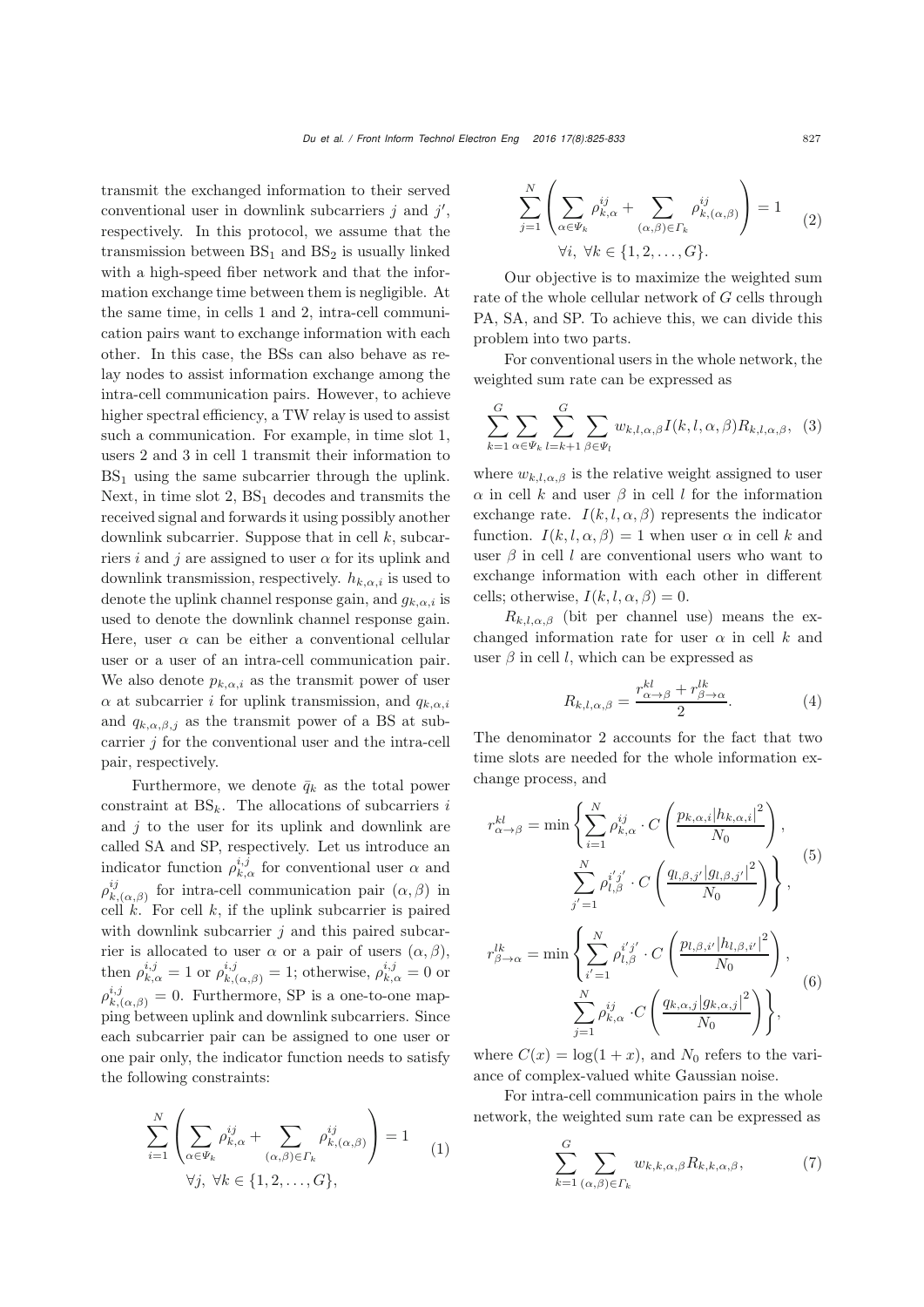where  $w_{k,k,\alpha,\beta}$  is the relative weight for intra-cell communication pair  $(\alpha, \beta)$ , and  $R_{k,k,\alpha,\beta}$  (bit per channel use) means the information exchange rate for intra-cell users  $\alpha$  and  $\beta$  in cell k:

$$
R_{k,k,\alpha,\beta} = \sum_{i,j} \rho_{k,(\alpha,\beta)}^{ij} R_{k,k,\alpha,\beta}^{ij},\tag{8}
$$

$$
R_{k,k,\alpha,\beta}^{ij} = \frac{1}{2} C \left( \frac{p_{k,\alpha,i} |h_{k,\alpha,i}|^2 q_{k,\alpha,\beta,j} |g_{k,\beta,j}|^2}{(q_{k,\alpha,\beta,j} |g_{k,\beta,j}|^2 + u_{k,(\alpha,\beta)}^{ij}) N_0} \right) + \frac{1}{2} C \left( \frac{p_{k,\beta,i} |h_{k,\beta,i}|^2 q_{k,\alpha,\beta,j} |g_{k,\alpha,j}|^2}{(q_{k,\alpha,\beta,j} |g_{k,\alpha,j}|^2 + u_{k,(\alpha,\beta)}^{ij}) N_0} \right),
$$
\n
$$
u_{k,(\alpha,\beta)}^{ij} = 1 + p_{k,\alpha,i} |h_{k,\alpha,i}|^2 + p_{k,\beta,i} |h_{k,\beta,i}|^2. \quad (10)
$$

Then our problem can be formulated as

$$
\max \sum_{k=1}^{G} \left( \sum_{\alpha \in \Psi_k} \sum_{l=k+1}^{G} \sum_{\beta \in \Psi_l} w_{k,l,\alpha,\beta} I(k,l,\alpha,\beta) R_{k,l,\alpha,\beta} + \sum_{(\alpha,\beta) \in \Gamma_k} w_{k,k,\alpha,\beta} R_{k,k,\alpha,\beta} \right)
$$
\n(11)

s.t. Eqs. (1) and (2), 
$$
\rho \in \{0, 1\}
$$
, (12)

$$
\sum_{j=1}^{N} \left( \sum_{\alpha \in \Psi_k} q_{k,\alpha,j} + \sum_{(\alpha,\beta) \in \Gamma_k} q_{k,\alpha,\beta,j} \right) \le \overline{q}_k \tag{13}
$$

 $\forall i$  and  $\forall k \in \{1, 2, ..., G\},\$ 

$$
\sum_{i=1}^{N} p_{k,\alpha,i} \leq \overline{p}_{k,\alpha}, \ 0 \leq p_{k,\alpha,i} \leq \overline{p}_{i},
$$
\n
$$
\forall \alpha, \ \forall i, \text{ and } \forall k \in \{1, 2, \dots, G\},
$$
\n(14)

where  $\rho = {\rho^{ij}_{k,\alpha}, \rho^{ij}_{k,(\alpha,\beta)}}$  is the set of SP and as-<br>giganout. This is a non-sonicy problem due to the signment. This is a non-convex problem due to the fact that SA and the pairing indicator are restricted to be 0 or 1. In fact, the problem is a mixed-integer program. In addition, it needs a central controller to acquire the channel response gain for all the users in the whole network, which is impractical and intractable. So, the transformation and simplification of this problem are stated in the next section.

# 3 Problem transformation and simplification

To make this problem tractable, we consider the following approximation of the original problem such

that it can be decomposed into G parallel problems. According to the inequality  $\min\{a, b\} \leq (a + b)/2$ , Eqs. (5) and (6) can be expressed as follows:

$$
r_{\alpha \to \beta}^{kl} \leq \frac{1}{2} \left( \sum_{i=1}^{N} \rho_{k,\alpha}^{ij} \cdot C \left( \frac{p_{k,\alpha,i} |h_{k,\alpha,i}|^2}{N_0} \right) + \sum_{j'=1}^{N} \rho_{l,\beta}^{i'j'} \cdot C \left( \frac{q_{l,\beta,j'} |g_{l,\beta,j'}|^2}{N_0} \right) \right),
$$
\n
$$
r_{\beta \to \alpha}^{lk} \leq \frac{1}{2} \left( \sum_{i'=1}^{N} \rho_{l,\beta}^{i'j'} \cdot C \left( \frac{p_{l,\beta,i'} |h_{l,\beta,i'}|^2}{N_0} \right) + \sum_{j=1}^{N} \rho_{k,\alpha}^{ij} \cdot C \left( \frac{q_{k,\alpha,j} |g_{k,\alpha,j}|^2}{N_0} \right) \right).
$$
\n(16)

With the above inequalities, we can obtain

$$
R_{k,l,\alpha,\beta} = \sum_{ij} \rho_{k,\alpha}^{ij} R_{k,\alpha}^{ij} + \sum_{i'j'} \rho_{l,\beta}^{i'j'} R_{l,\beta}^{i'j'}, \qquad (17)
$$

where we define

$$
R_{k,\alpha}^{ij} = \frac{1}{4} \left( C \left( \frac{p_{k,\alpha,i} |h_{k,\alpha,i}|^2}{N_0} \right) + C \left( \frac{q_{l,\beta,j'} |g_{l,\beta,j'}|^2}{N_0} \right) \right),
$$
  
\n
$$
R_{l,\beta}^{i'j'} = \frac{1}{4} \left( C \left( \frac{p_{l,\beta,i'} |h_{l,\beta,i'}|^2}{N_0} \right) + C \left( \frac{q_{l,\beta,j'} |g_{l,\beta,j'}|^2}{N_0} \right) \right).
$$
  
\n(18)  
\n(19)

Note that in Eq. (17), we find that the information exchanged between user  $\alpha$  in cell k and user  $\beta$  in cell  $l$  can be bounded by the sum rate of uplink and downlink for user  $\alpha$  in cell k and user  $\beta$  in cell l, respectively. Based on this observation, we reformulate the sum rate of conventional users in the whole network as

$$
\sum_{k=1}^{G} \sum_{\alpha \in \Psi_k} w_{k,\alpha} R_{k,\alpha},\tag{20}
$$

$$
R_{k,\alpha} = \sum_{ij} \rho_{k,\alpha}^{ij} R_{k,\alpha}^{ij}, \qquad (21)
$$

$$
w_{k,\alpha} = w_{k,l,\alpha,\beta} = w_{l,\beta}.
$$
 (22)

Then the original problem becomes

$$
\max \sum_{k=1}^{G} \left( \sum_{\alpha \in \Psi_k} w_{k,\alpha} R_{k,\alpha} + \sum_{(\alpha,\beta) \in \Gamma_k} w_{k,k,\alpha,\beta} R_{k,k,\alpha,\beta} \right)
$$
\n(23)

s.t. Eqs. (1) and (2), 
$$
\rho \in \{0, 1\}
$$
, (24)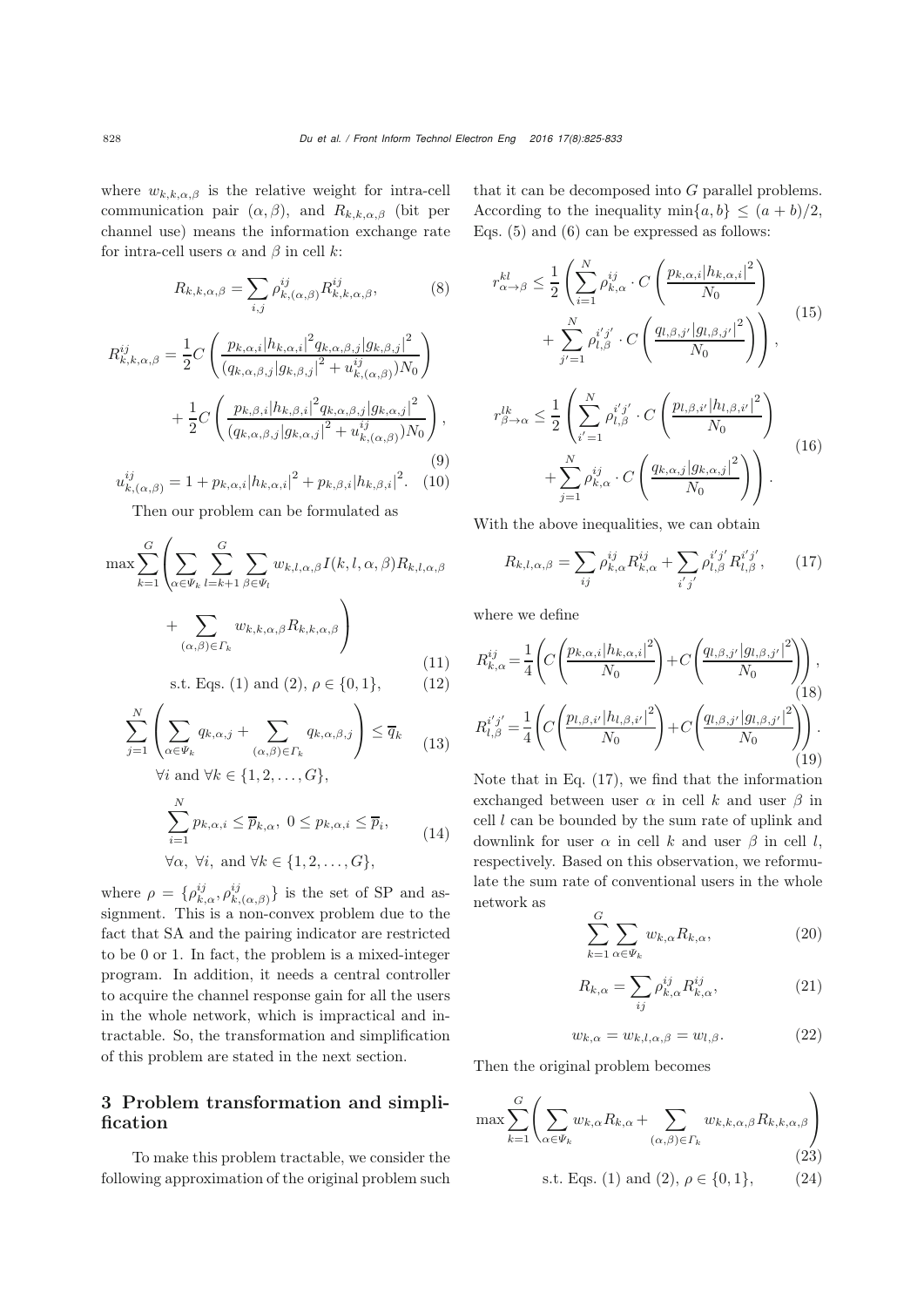$$
\sum_{j=1}^{N} \left( \sum_{\alpha \in \Psi_k} q_{k,\alpha,j} + \sum_{(\alpha,\beta) \in \Gamma_k} q_{k,\alpha,\beta,j} \right) \le \overline{q}_k
$$
\n
$$
\forall i \text{ and } \forall k \in \{1, 2, ..., G\},
$$
\n
$$
\sum_{i=1}^{N} p_{k,\alpha,i} \le \overline{p}_{k,\alpha}, \ 0 \le p_{k,\alpha,i} \le \overline{p}_i,
$$
\n
$$
\forall \alpha, \ \forall i, \text{ and } \forall k \in \{1, 2, ..., G\}.
$$
\n(26)

Note that for Eqs.  $(23)$ – $(26)$  the rate for a conventional user is related only to the channel response of its corresponding BS. This greatly simplifies its complexity. The above problem can be decomposed into G parallel problems, and we will consider only one of them. For brevity, we omit the cell index  $k$  and summation of  $k$  in later sections. However, after the above transformation, the above is still a non-convex problem, requiring mixed-integer programming and non-convex rate formulation of intra-cell users. Then we will reformulate this as a convex problem. The RA problem at a BS with fixed power at users is as follows:

Since the above optimization problem is a nonconvex and mixed-integer programming problem, it has intractable complexity in general. In this section, we consider fixed power at users of the above problem, which is transformed into a convex problem. Then, we solve this RA problem and obtain the optimal solution in polynomial time. To transform this problem, we first replace the downlink power for conventional users with

$$
s_{\alpha,j} = q_{\alpha,j} \cdot \rho_{\alpha}^{ij},\tag{27}
$$

and the downlink power for intra-cell users with

$$
s_{\alpha,\beta,j} = q_{\alpha,\beta,j} \cdot \rho_{(\alpha,\beta)}^{ij}.
$$
 (28)

Note that such a change of notations does not change the original problem, due to the fact that

$$
\rho \log(1 + p) = \rho \log \left(1 + \frac{p}{\rho}\right), \ \rho \in \{0, 1\}.
$$
 (29)

The fact that the equality holds when  $\rho = 0$  is a result of the L'Hopital rule. Then, for conventional users

$$
R_{\alpha}^{ij} = \frac{1}{4} \left( C \left( \frac{p_{\alpha,i} |h_{\alpha,i}|^2}{N_0} \right) + C \left( \frac{s_{\alpha,j} |g_{l,\beta,j'}|^2}{\rho_{\alpha}^{ij} N_0} \right) \right),\tag{30}
$$

and for intra-cell pair users

$$
R_{\alpha,\beta}^{ij} = \frac{1}{2} \left( C \left( \frac{p_{\alpha,i} |h_{\alpha,i}|^2 \frac{s_{\alpha,\beta,j}}{\rho_{(\alpha,\beta)}^{ij}} |g_{\beta,j}|^2}{\left( \frac{s_{\alpha,\beta,j}}{\rho_{(\alpha,\beta)}^{ij}} |g_{\beta,j}|^2 + u_{(\alpha,\beta)}^{ij} \right) N_0} \right) + C \left( \frac{p_{\beta,i} |h_{\beta,i}|^2 \frac{s_{\alpha,\beta,j}}{\rho_{(\alpha,\beta)}^{ij}} |g_{\alpha,j}|^2}{\left( \frac{s_{\alpha,\beta,j}}{\rho_{(\alpha,\beta)}^{ij}} |g_{\alpha,j}|^2 + u_{(\alpha,\beta)}^{ij} \right) N_0} \right) \right). \tag{31}
$$

To make this problem tractable, we relax the binary variable  $\rho$ , i.e.,  $\rho \in [0, 1]$ . Then the problem becomes

$$
\max \left( \sum_{\alpha \in \Psi_k} w_{\alpha} \sum_{i,j} \rho_{\alpha}^{ij} R_{\alpha}^{ij} + \sum_{(\alpha,\beta) \in \Gamma_k} w_{\alpha,\beta} \sum_{i,j} \rho_{(\alpha,\beta)}^{ij} R_{\alpha,\beta}^{ij} \right)
$$
\n(32)

s.t. Eqs. (1) and (2), 
$$
\rho \in [0, 1]
$$
, (33)

$$
\sum_{j=1}^{N} \left( \sum_{\alpha \in \Psi} s_{\alpha,j} + \sum_{(\alpha,\beta) \in \Gamma} s_{\alpha,\beta,j} \right) \le \overline{q},\qquad(34)
$$

$$
s \ge 0. \tag{35}
$$

We introduce a set of new variables  $s =$  $\{s_{\alpha,i}, s_{\alpha,\beta,i}\}.$  Then this is jointly concave for  $(\rho, s)$ after the above redefinition, because Eqs. (9), (18), and (19) are concave functions of  $q_{\alpha,j}$  and  $q_{\alpha,\beta,j}$ . The objective function of this problem is the perspective function of Eqs. (9), (18), and (19) and all constraints are affine. According to the Slater condition (Boyd and Vandenberghe, 2004), this becomes a convex problem. Note that the convex reformulation is necessary because it guarantees a duality gap close to zero. Using continuous relaxation on the integer programming problem is not a new technique. However, by doing this, it typically leads only to heuristics or approximation, which is usually a bound for the original problem and cannot give an insight into SA and SP. In particular, Eqs. (32)–(35) do not necessarily give a binary  $\rho_{\alpha\beta}^{ij}$  and  $\rho_{\alpha\beta}^{ij}$  required<br>for Eqs. (11) and (23). In this goation, we will solve for Eqs. (11) and (23). In this section, we will solve Eq. (32) with optimal PA and binary indicator results for SA and SP.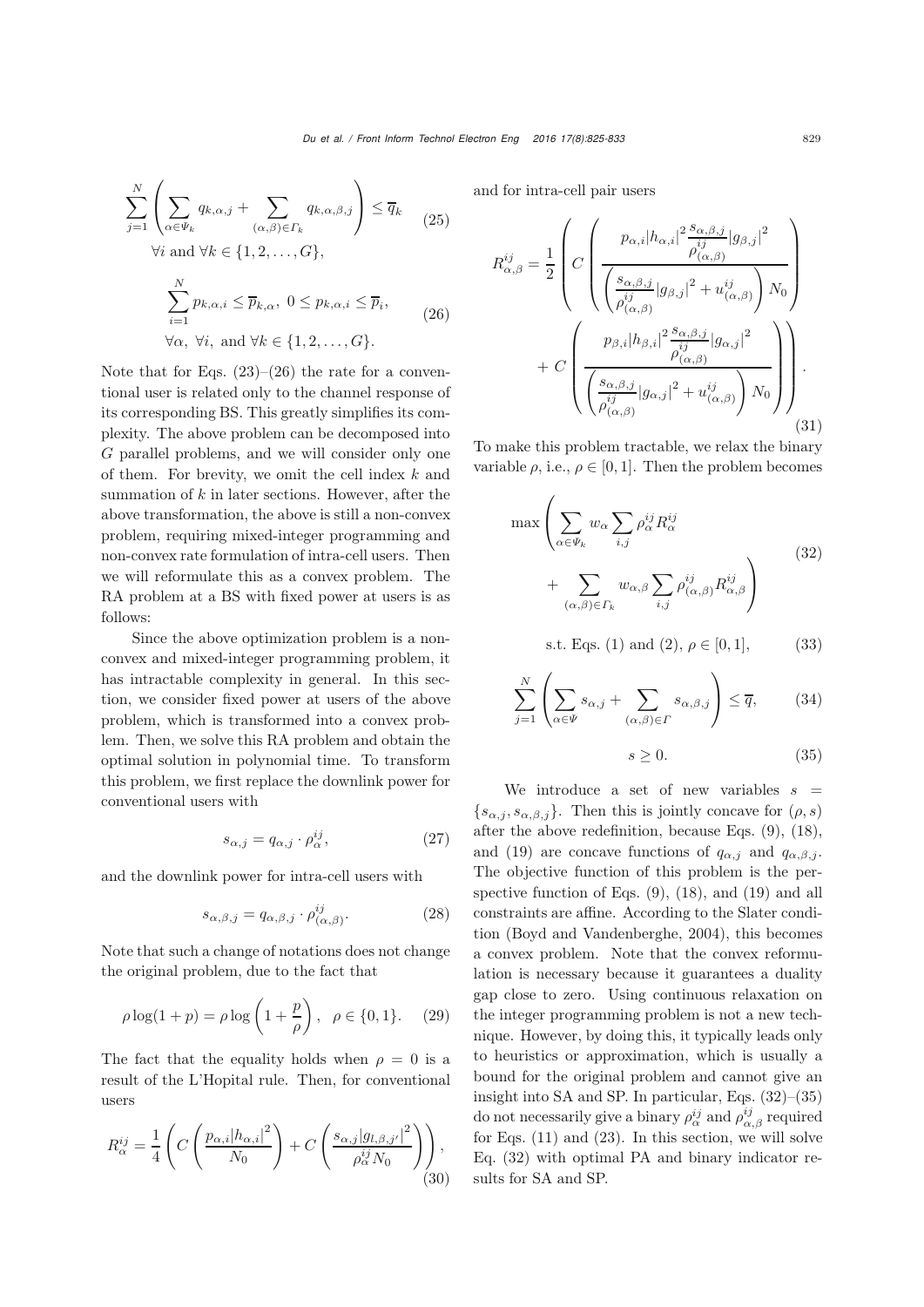We consider the Lagrangian function of Eqs.  $(32)–(35)$  as

$$
L(s, \rho, \lambda) = \sum_{j=1}^{N} (L_{\alpha,j}(s_{\alpha,j}, \rho, \lambda) + L_{\alpha,\beta,j}(s_{\alpha,\beta,j}, \rho, \lambda)) + \lambda \bar{q},
$$
\n(36)

where

$$
\mathcal{L}_{\alpha,j}(s_{\alpha,j}, \rho, \lambda) = \sum_{\alpha \in \Psi} w_{\alpha} \sum_{i=1}^{N} \rho_{\alpha}^{ij} R_{\alpha}^{ij} - \lambda \sum_{\alpha \in \Psi} \sum_{i=1}^{N} s_{k,\alpha,j}
$$
(37)

and

$$
L_{\alpha,\beta,j}(s_{\alpha,\beta,j},\rho) = \sum_{(\alpha,\beta)\in\Gamma} w_{\alpha,\beta} \sum_{i=1}^N \rho_{(\alpha,\beta)}^{ij} R_{(\alpha,\beta)}^{ij}
$$

$$
-\sum_{(\alpha,\beta)\in\Gamma} \sum_{i=1}^N s_{\alpha,\beta,j}.
$$

The dual function is therefore

$$
g(\lambda) = \max_{s,\rho} \mathcal{L}(s,\rho,\lambda). \tag{39}
$$

The above maximization of the Lagrangian function can be implemented step by step. First, with a fixed  $\rho$ , we can find the optimal power by the Karush-Kuhn-Tucker (KKT) conditions. It is suggested that it can be decomposed into  $N \times N \times$  $(K+M/2)$  independent sub-problems, where N represents the number of subcarriers, K represents the cardinality of the conventional user set, and M represents cardinality of the intra-cell user pair set.

1. For fixed 
$$
\rho_{\alpha}^{ij} = 1
$$
  
We have

$$
\max_{s_{\alpha,j}} \left[ \frac{w_{\alpha}}{4} \rho_{\alpha}^{ij} \left( C \left( \frac{|h_{\alpha,i}|^2 p_{\alpha,i}}{N_0} \right) + C \left( \frac{|g_{\alpha,j}|^2 s_{\alpha,j}}{N_0} \right) \right) - \lambda s_{\alpha,j} \right].
$$
\n(40)

According to the KKT conditions, the solution can be expressed as

$$
s_{\alpha,j} = \left(\frac{1}{4} \frac{w_{\alpha} |g_{\alpha,j}|}{\lambda N_0 \ln 2} - 1\right)^{+} N_0 |g_{\alpha,j}|^{-1} \rho_{\alpha}^{ij}.
$$
 (41)

2. For fixed  $\rho_{(\alpha,\beta)}^{ij} = 1$ <br>With a similar process

With a similar process,  $s_{\alpha,\beta,j}$  is the larger and non-negative root of the quadratic equation  $d(R_{(\alpha,\beta)}^{ij})/d(s_{\alpha,\beta,j})=0$ . After PA, we consider SA and pairing. We define  $A^{ij}_{\alpha}(\lambda)$  and  $A^{ij}_{(\alpha,\beta)}(\lambda)$  as

$$
A_{\alpha}^{ij}(\lambda) = \frac{1}{\rho_{\alpha}^{ij}} \mathcal{L}_{\alpha,j}(\rho_{\alpha}^{ij}, s_{\alpha,j}, \lambda), \tag{42}
$$

$$
A^{ij}_{(\alpha,\beta)}(\lambda) = \frac{1}{\rho_{(\alpha,\beta)}^{ij}} \mathcal{L}_{\alpha,\beta,j}(\rho_{(\alpha,\beta)}^{ij}, s_{\alpha,\beta,j}, \lambda). \tag{43}
$$

Note that  $A_{\alpha}^{ij}$  and  $A_{(\alpha,\beta)}^{ij}$  are independent of  $\rho_{\alpha}^{ij}$  or  $\rho_{\alpha,\beta}^{ij}$ . Because of the multiplication form of Eq. (41) and solution of  $s_{\alpha,\beta,j}$ , Eq. (39) can be determined by the following optimization problem:

$$
\max \sum_{ij} \left( \sum_{\alpha \in \Psi} \rho_{\alpha}^{ij} A_{\alpha}^{ij}(\lambda) + \sum_{(\alpha,\beta) \in \Gamma} \rho_{(\alpha,\beta)}^{ij} A_{(\alpha,\beta)}^{ij}(\lambda) \right)
$$
\n
$$
\text{s.t. Eq. (33).} \tag{44}
$$

(38) The matrix  $\rho \triangleq [\rho_{\alpha}^{ij}, \rho_{(\alpha,\beta)}^{ij}]_{N \times N \times (K+M/2)}$ , according to [Boyd and Vandenberghe](#page-7-7) [\(2004](#page-7-7)), can be decomposed into one matrix  $\boldsymbol{X} = [x^{ij}]_{N \times N}$  and  $N^2$ vectors  $\boldsymbol{y}^{ij} = \left[y^{ij}_{\alpha}, y^{ij}_{(\alpha,\beta)}\right]_{1 \times (K+M/2)}, \left[\rho^{ij}_{\alpha}, \rho^{ij}_{(\alpha,\beta)}\right] =$  $[x^{ij}y^{ij}_{\alpha,\beta}$ ,  $x^{ij}y^{ij}_{(\alpha,\beta)}]$ , and they satisfy the following conditions:

$$
\sum_{i=1}^{N} x^{ij} = 1, \ \forall j,
$$
\n(46)

$$
\sum_{j=1}^{N} x^{ij} = 1, \ \forall i,
$$
\n(47)

$$
\sum_{\alpha \in \Psi} y_{\alpha}^{ij} + \sum_{(\alpha,\beta) \in \Gamma} y_{(\alpha,\beta)}^{ij} = 1.
$$
 (48)

Maximizing  $\rho$  in this problem is equivalent to maximizing it over  $\boldsymbol{X}$  and  $\boldsymbol{y}$ . The equivalent problem is

$$
\max \sum_{ij} x^{ij} \left( \sum_{\alpha \in \Psi} y_{\alpha}^{ij} A_{\alpha}^{ij}(\lambda) + \sum_{(\alpha,\beta) \in \Gamma} y_{(\alpha,\beta)}^{ij} A_{(\alpha,\beta)}^{ij}(\lambda) \right)
$$
\n
$$
\text{s.t. } \sum_{i=1}^{N} x^{ij} = 1, \ \forall_{j}, \ \sum_{j=1}^{N} x^{ij} = 1, \ \forall_{i}, \ 0 \le x_{ij} \le 1,
$$
\n
$$
\sum_{\alpha \in \Psi} y_{\alpha}^{ij} + \sum_{(\alpha,\beta) \in \Gamma} y_{(\alpha,\beta)}^{ij} = 1, \ y_{\alpha}^{ij}, \ y_{(\alpha,\beta)}^{ij} \in [0,1].
$$
\n(50)\n
$$
(51)
$$

This problem can be divided into two steps. The inner-sum term is maximized over  $y_{\alpha}^{ij}$  and  $y_{(\alpha,\beta)}^{ij}$  for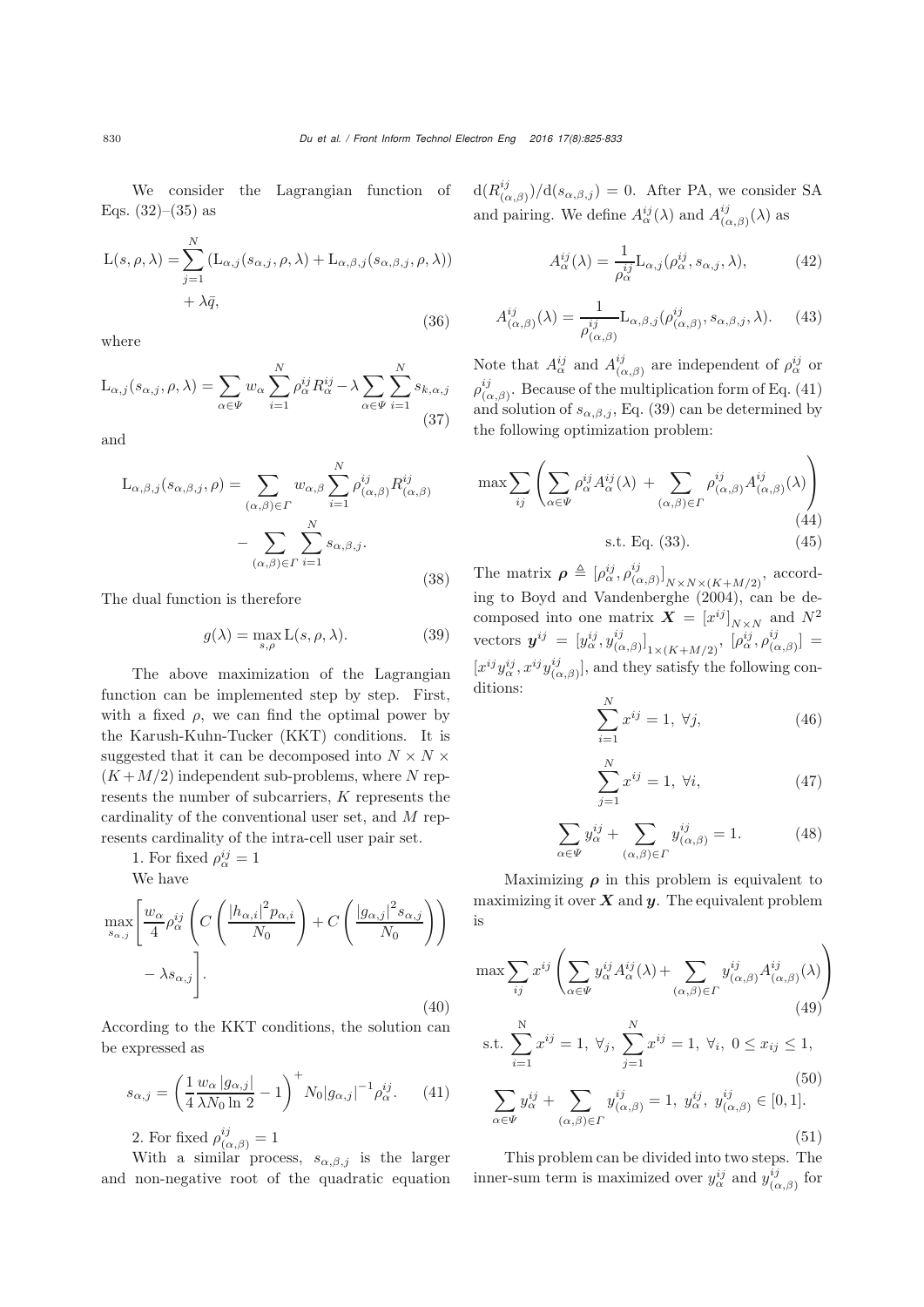each subcarrier pair  $(i, j)$ , i.e.,

$$
\max \left( \sum_{\alpha \in \Psi} y_{\alpha}^{ij} A_{\alpha}^{ij}(\lambda) + \sum_{(\alpha,\beta) \in \Gamma} y_{(\alpha,\beta)}^{ij} A_{(\alpha,\beta)}^{ij}(\lambda) \right)
$$
  
s.t. 
$$
\sum_{\alpha \in \Psi} y_{\alpha}^{ij} + \sum_{(\alpha,\beta) \in \Gamma} y_{(\alpha,\beta)}^{ij} = 1, \quad y_{\alpha}^{ij}, \quad y_{(\alpha,\beta)}^{ij} \in [0,1].
$$
  
(52)

The solution is readily obtained as

$$
\begin{cases}\ny_{\alpha^*}^{ij} = 1, & \alpha^* = \arg \max Q, \\
y_{(\alpha^*, \beta^*)}^{ij} = 1, & (\alpha^*, \beta^*) = \arg \max Q,\n\end{cases} \tag{54}
$$

where

$$
Q=\sum_{\alpha\in\Psi}y_\alpha^{ij}A_\alpha^{ij}(\lambda)+\sum_{(\alpha,\beta)\in\varGamma}y_{(\alpha,\beta)}^{ij}A_{(\alpha,\beta)}^{ij}(\lambda).
$$

Then, the problem becomes

$$
\max \sum_{ij} x^{ij} \left( y_{\alpha^*}^{ij} A_{\alpha^*}^{ij}(\lambda) + y_{(\alpha^*, \beta^*)}^{ij} A_{(\alpha^*, \beta^*)}^{ij}(\lambda) \right)
$$
\n
$$
\text{s.t. Eq. (50).}
$$
\n(55)

It is well known that Eq. (55) is a two-dimensional integer-programming problem. The Hungarian algorithm can solve this problem efficiently. The optimal solution xij <sup>∗</sup> is binary. Finally, we can obtain the optimal solution, which satisfies the original constraints Eqs.  $(1)$  and  $(2)$ :

$$
\rho_{\alpha^*}^{ij}(\lambda) = x_*^{ij}(\lambda) y_{\alpha^*}^{ij}(\lambda),\tag{57}
$$

$$
\rho_{(\alpha^*,\beta^*)}^{ij}(\lambda) = x_*^{ij}(\lambda) y_{(\alpha^*,\beta^*)}^{ij}(\lambda). \tag{58}
$$

The last step is to solve the Lagrange dual problem  $q(\lambda)$ :

$$
\min g(\lambda) \tag{59}
$$

$$
s.t. \lambda \ge 0. \tag{60}
$$

The standard sub-gradient and ellipsoid method can be used to search for the optimal  $\lambda^*$ . The process of searching for the optimal binary *ρ* and PA *p* is as follows:

1. Initiate  $\lambda^0$ .

2. For given  $\lambda^n$ , where *n* represents the iteration number, we obtain the PA  $s(\lambda^n)$ ,  $\rho_\alpha^{ij}(\lambda^n)$ , and  $\rho^{ij}_{(\alpha,\beta)}(\lambda^n)$ .

3. Based on the sub-gradient or ellipsoid method, update  $\lambda^{n+1} = [\lambda^n - \Delta(\lambda^n)e^n]^+$ , where  $\Delta$ <br>represents the step size of iteration and a representa represents the step size of iteration and e represents the sub-gradient.

4. Repeat 2 and 3 until it satisfies the stopping criterion.

The complexity of Eq.  $(52)$  is  $O(K+M/2)$ . The complexity of the Hungarian algorithm is  $O(N^3)$ . The complexity of Eq. (44) is  $O(K + M/2 + N^3)$  for each iteration, which is polynomial. The total complexity for all cells is  $O(\sum_{k=1}^{G} (M_k/2 + K_k + N^3))$ <br>for each iteration which is also not momial for each iteration, which is also polynomial.

#### 4 Numerical results

In this section, we will present some simulation results. Because of decomposition, we consider only a single cell with normalized radius. The relative delay is 0, 30, 70, 80, 110, 190, and 410 ns. The relative power is 0, 1, 2, 3, 8, 17.2, and 20.8 dB. We consider two situations:

1. one conventional user and one intra-cell communication pair with 8 subcarriers;

2. two conventional users and two intra-cell communication pairs with 16 subcarriers.

For comparison, we present results on two suboptimal schemes and one conventional transmission scheme:

1. Equal PA: power is uniformly allocated to each subcarrier.

2. No SP: SA and PA are jointly optimized. However, no SP is performed, which means that the same subcarrier index is allocated to a conventional user or intra-cell communication pair for uplink and downlink.

3. Conventional transmission scheme: For intracell communication pair  $(\alpha, \beta)$ , a BS decodes the information of user  $\alpha$ , and then transmits it to user  $\beta$ forward. In the next two slots, it decodes information from user  $\beta$  and transmits it to  $\alpha$  forward.

We consider the case where the user power is fixed at 10 dB on each subcarrier in Fig. 2. In Fig. 3, we consider that conventional users and intra-cell users have unequal weights. The upper bound of the primal problem is presented in Figs. 2 and 3. It can be observed that the proposed optimal algorithm using the dual-method approaches the upper bound closely.

From Fig. 2, we find that our proposed scheme outperforms other schemes especially in the high dB region. At 25 dB, our proposed scheme improves the sum rate by 30% and 25% over conventional transmission schemes for 8 and 16 subcarriers,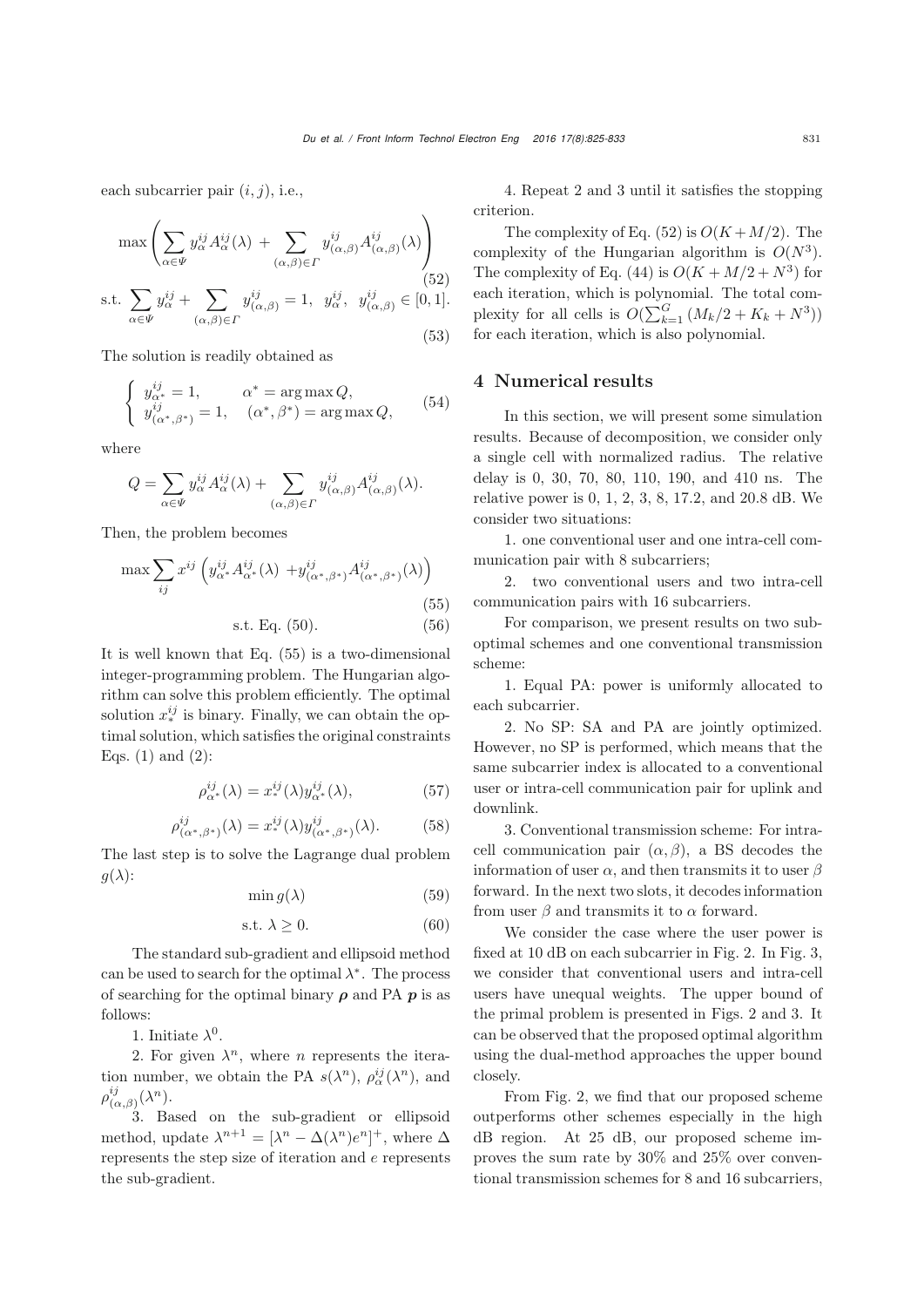respectively. It is also observed that the sum rate increases when the number of subcarriers increases. In Fig. 2, we also note that the equal PA scheme suffers from a limited performance loss, as compared with our proposed scheme. Based on this observation, we conclude that the equal power transmission scheme may be preferable in a practical system due to its low complexity. Furthermore, we find that the scheme without SP suffers from huge performance loss when the number of subcarriers increases in the high dB region. When the number of subcarriers increases, SP can fully explore the spectrum diversity to improve the performance. Specifically, we set intra-cell communication pairs with weight  $w_{\alpha,\beta} = 1.25$ , and the conventional user with weight  $w_{\alpha} = 1$ . From Fig. 3, we find that the weighted sum rate is improved when the power constraint is in the high dB region. However, the sum rate does not have much difference in the lower dB region. This is because more resource is allocated to conventional users when the power constraint is in the low dB region. More resource is allocated to intra-cell communication pairs when the power constraint is in the high dB region.



Fig. 2 Sum rate versus power constraint with equal weights

## 5 Conclusions

Inspired by multi-way relay and intra-cell communication, we proposed that the BS can be considered as a TW DF relay to assist cellular communication. Joint uplink and downlink resource optimization for the OFDMA system was investigated. These problems led to a non-convex optimization problem



Fig. 3 Sum rate versus power constraint with unequal weights

with high complexity. Since they were intractable, we transformed these problems into less complicated ones, and proposed an efficient algorithm. Finally, numerical results showed that BS serving as a TW relay improves intra-cell communication, especially when the power constraint is in the high dB region.

#### References

- <span id="page-7-7"></span>Boyd, S., Vandenberghe, L., 2004. Convex Optimization. Cambridge University Press, Cambridge, UK, p.215- 219.
- <span id="page-7-5"></span>Devarajan, R., Punchihewa, A., Bhargava, V.K., 2013. Energy-aware power allocation in cooperative communication systems with imperfect CSI. *IEEE Trans. Commun.*, 61(5):1633-1639.
- <span id="page-7-2"></span>http://dx.doi.org/10.1109/TCOMM.2013.021513.100278 El Gamal, A., Zahedi, S., 2005. Capacity of a class of relay channels with orthogonal components. *IEEE Trans. Inform. Theory*, 51(5):1815-1817.

http://dx.doi.org/10.1109/TIT.2005.846438

- <span id="page-7-4"></span>Hajiaghayi, M., Dong, M., Liang, B., 2012. Jointly optimal channel and power assignment for dual-hop multichannel multi-user relaying. *IEEE J. Sel. Areas Commun.*, 30(9):1806-1814.
	- http://dx.doi.org/10.1109/JSAC.2012.121026
- <span id="page-7-0"></span>Jang, Y.U., Jeong, E.R., Lee, Y.H., 2010. A two-step approach to power allocation for OFDM signals over two-way amplify-and-forward relay. *IEEE Trans. Signal Process.*, 58(4):2426-2430.

http://dx.doi.org/10.1109/TSP.2010.2040415

<span id="page-7-1"></span>Laneman, J.N., Wornell, G.W., 2003. Distributed spacetime-coded protocols for exploiting cooperative diversity in wireless networks. *IEEE Trans. Inform. Theory*, 49(10):2415-2425.

http://dx.doi.org/10.1109/TIT.2003.817829

<span id="page-7-3"></span>Li, X., Zhang, Q., Zhang, G., *et al.*, 2013. Joint power allocation and subcarrier pairing for cooperative OFDM AF multi-relay networks. *IEEE Commun. Lett.*, 17(5):872-875.

http://dx.doi.org/10.1109/LCOMM.2013.031913.122714 Mallick, S., Devarajan, R., Rashid, M.M., *et al.*, 2013.

<span id="page-7-6"></span>Resource allocation for selective relaying based cellular